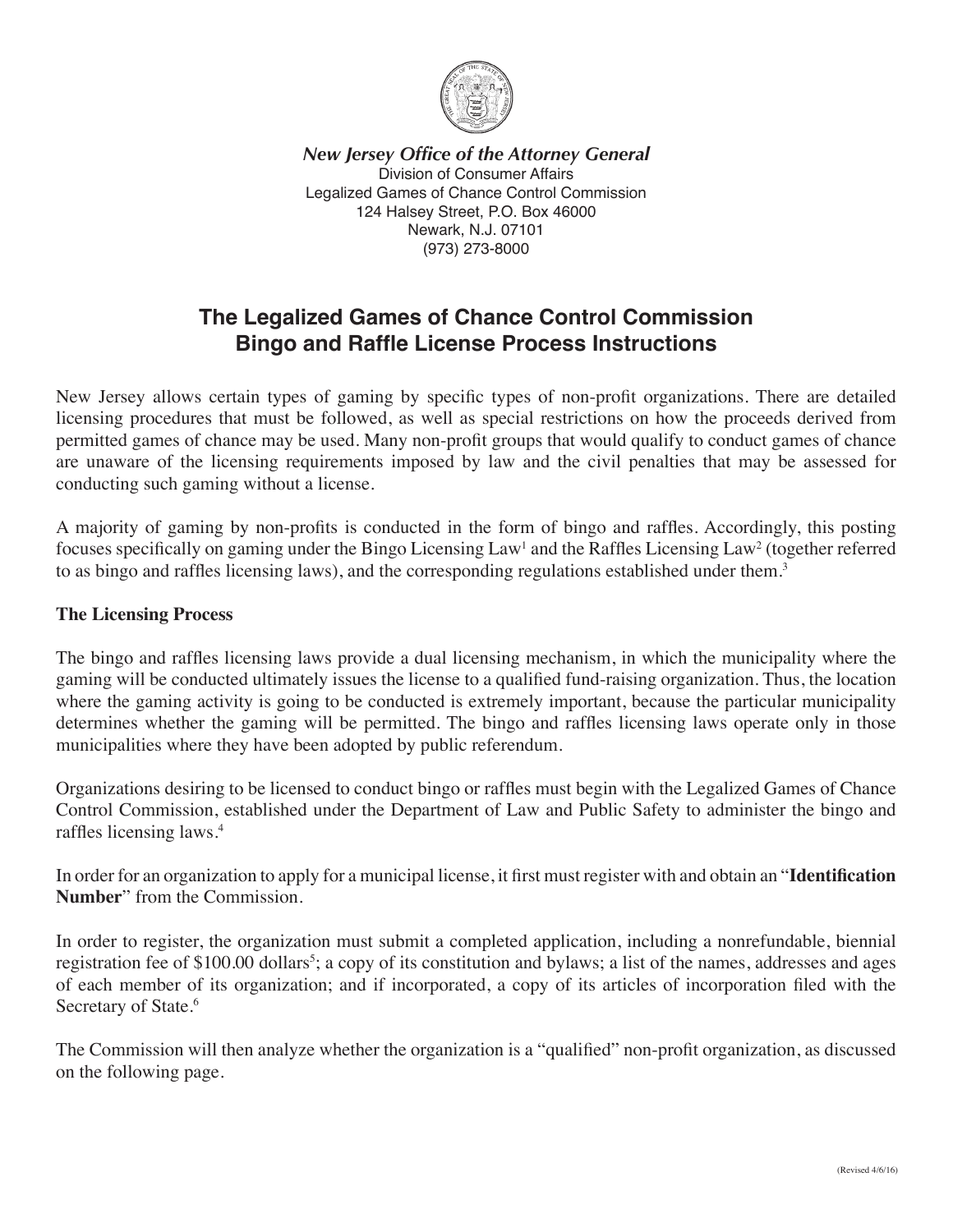# **Qualified Organizations**

Not all non-profit organizations are qualified to conduct games of chance pursuant to the bingo and raffles licensing laws. Qualified organizations include bona fide organizations or associations of veterans of any war in which the United States has been engaged, churches and or religious congregations and religious organizations, charitable, educational and fraternal organizations, civic and service clubs, senior citizen associations and clubs, officially recognized volunteer fire companies and officially recognized volunteer first aid or rescue squads.7 If the Commission determines that an organization falls within one of the above categories, it will review the following:

- 1. Documentation indicating whether the organization is incorporated, whether it is incorporated in New Jersey as a religious corporation or as an association not-for-pecuniary profit, and is empowered by its articles of incorporation to further one or more of the authorized purposes defined by the regulations. If incorporated out of the state of New Jersey, a form 12A must be completed;
- 2. Documentation showing that if it is not incorporated, whether it is organized in New Jersey as a religious or other organization not-for-pecuniary profit, and is authorized by its written constitution, bylaws or charter to further one or more of the authorized purposes;
- 3. Documentation indicating whether the organization is comprised of a membership of not less than five (5) persons;
- 4. Documentation indicating whether the organization relies primarily on funds from sources other than the conduct of games of chance for furthering its authorized purpose<sup>8</sup>; and
- 5. A letter from the affiliated national organization indicating that the organization is in good standing, and a copy of the dissolution statement.

\* If the application meets these criteria, the Commission will issue the organization an identification number, which is valid for two years, allowing it to apply to a municipality for a license to conduct gaming. There is no requirement in the bingo and raffles licensing laws or the regulations that the organization be a corporation which is exempt from taxation pursuant to section  $501(c)(3)$  of the Internal Revenue Code of 1986 as amended, in order to be issued an identification number. Additionally, the term "membership" is not defined by the regulations, nor is there any mechanism to obtain a waiver of the of the five-member requirement. For these reasons, the Commission has been reluctant to issue identification numbers to applicants which are not comprised of at least five (5) persons who possess voting power in the corporation or association.

# **The Municipal License**

Neither registration nor assignment of an identification number entitles a qualified organization to hold or conduct a game of chance. Organizations must first obtain the approval of the municipality in which the game of chance is to be held, operated or conducted.

The application filed with the municipality in which the game will be held generally requires the same information required by the Commission, together with a description of the gaming to be conducted, including a sample ticket, if it is a raffle.

The application also must designate an active member or members of the organization under whose control the game of chance will be conducted, including a statement by the member or members that they will be responsible for the conduct of the game in accordance with the bingo and raffles licensing laws and the regulations if a license is granted.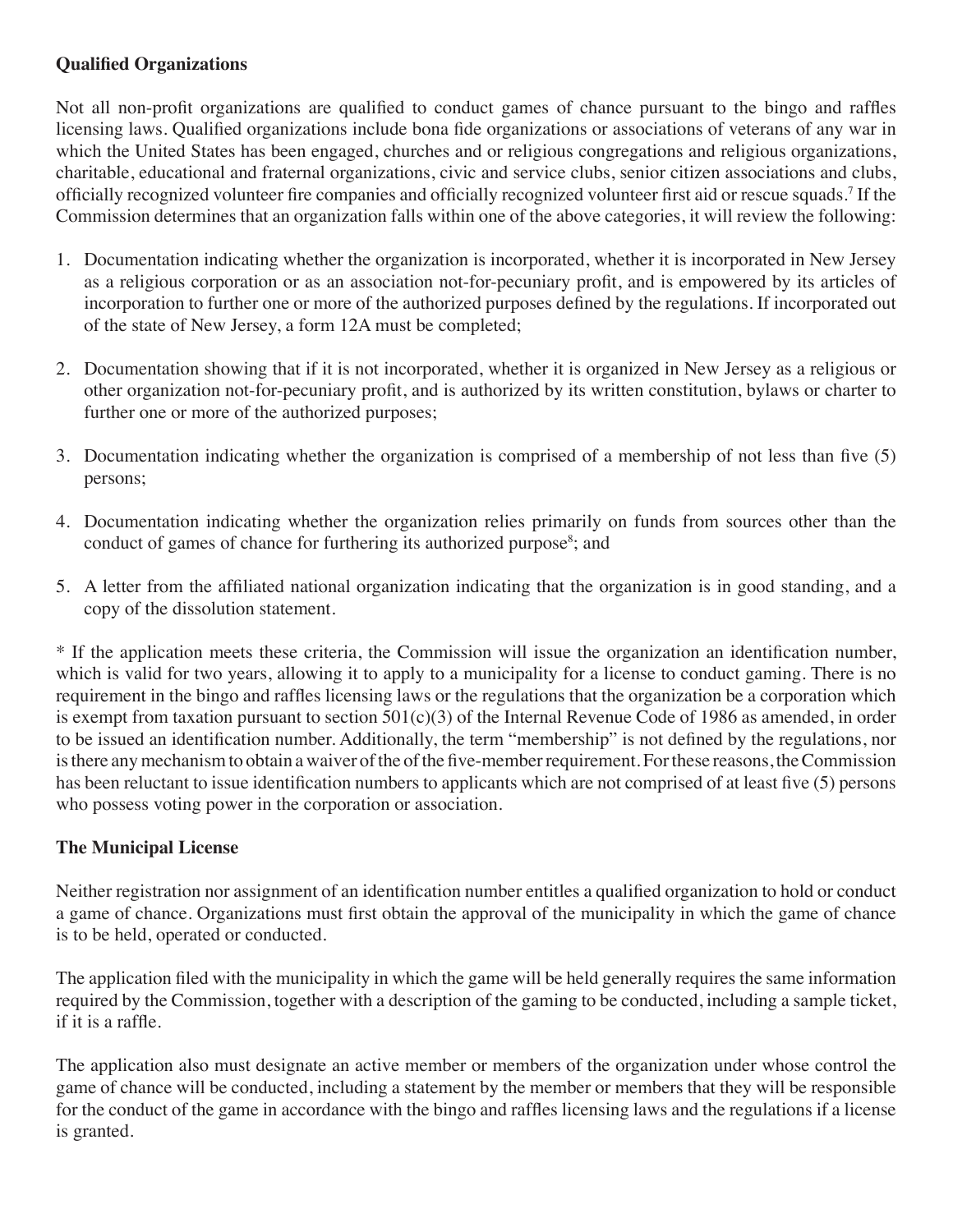After a completed application has been filed, the municipal governing body must investigate the merits of each application and make specific findings, including whether the applicant is in fact a qualified organization and whether the designated member or members are bona fide members of the organization, of good moral character and have never been convicted of a crime.<sup>9</sup>

If the municipal governing board makes the requisite findings with respect to an application for a gaming license, the board must adopt a resolution authorizing issuance of the license.10 The license shall be valid for a period of no more than one year from the date of issuance.

# **Conducting Bingo and Raffles**

The regulation governing the conduct of bingo and raffles under the bingo and raffles licensing laws is quite comprehensive. Detailed below are some fundamental requirements for conducting bingo or raffles which licensees should be aware of.

The licensee must designate a specific representative who will be responsible for insuring that all gaming is conducted in accordance with applicable statutes and regulations. Only bona fide members of the organization may operate the game, and no person can be paid for conducting or assisting in conducting the game. The exception to this rule applies to Casino Night events that require trained licensed operators known as dealers. Proceeds derived from gaming operations may be used only to further the organization's authorized purpose. Furthermore, supplies necessary to the gaming operation may be purchased or leased **only** from vendors approved by the Commission.

The bingo and raffles licensing laws also limit the prizes that may be awarded in the aggregate and in any one particular game. Specifically, no licensee may offer a prize having a retail value greater than \$100,000 in any one raffle conducted by drawing, or \$500 in any raffle not conducted by drawing. Furthermore, no licensee shall offer prizes that, in aggregate, amount to a value greater than \$500,000 in any 12-month period. Finally, all tickets or rights to participate in a raffle must be sold at a uniform unit price, and discounts for purchases of more than one ticket are prohibited.11 As for bingo games, no prize may be offered exceeding \$1,000 in one particular game, nor may prizes exceeding \$3,000 in the aggregate for one occasion be offered.12 As for the premises and equipment used for bingo, unless the licensee is the sole owner, or it is donated, the person leasing the premises and equipment, and the price for the same, must be approved by the Commission.

# **Report of Operations**

No later than the 15th day of the calendar month following the month in which a game of chance is conducted, the organization conducting the game and the member or members responsible for the conduct of the game must file a report of operation with the Commission.<sup>13</sup> The report must include the gross receipts derived from each game; the expenses incurred and to whom such amounts were paid; the net profit from each game; the uses to which the net profit has been or will be applied; and a list of the prizes offered or given and the respective value of each.

# **Fines and Penalties**

A violation of the bingo and raffles licensing laws or regulations carries a fine of up to \$7,500 for a first offense and up to \$15,000 for the second and each subsequent offense. In addition, the Commission is authorized to order restitution to an aggrieved party.14 All penalties may be collected in a summary manner pursuant to the Penalty Enforcement Act.15

# **Conclusion**

New Jersey non-profit organizations can successfully raise funds through bingo or raffles. However, if the organization does not adhere to the bingo and raffles licensing laws or the regulations, the penalty may wipe out any profits realized. Care should be taken, therefore, to understand and comply with all of the applicable laws and regulations.